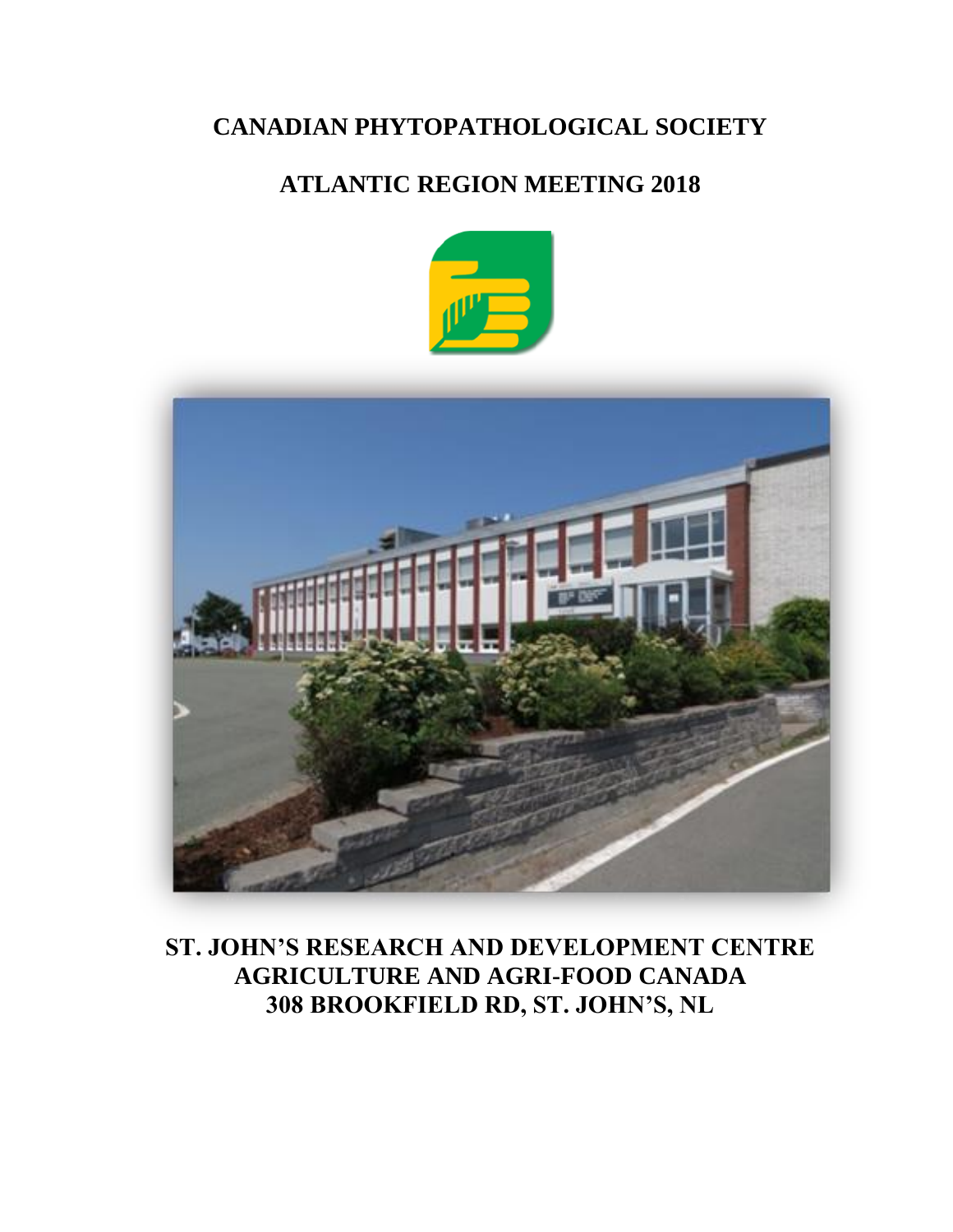## **Atlantic Region Meeting August 30, 2018 St. John's Research and Development Centre, St. John's, NL**

## **INTRODUCTION**

Welcome to St. John's and to the 2018 Canadian Phytopathological Society (CPS) Atlantic Region Meeting. This is the first time in over 20 years that the Atlantic Region Meeting has been held in St. John's, and we are pleased to welcome you to this afternoon of presentation and discussion.

There are four oral presentations and four poster presentations on various topics. A dinner will take place at the Fish Exchange, 351 Water St., St. John's, at 6 pm following the meeting. We hope that you will join us to continue the day's discussions in a relaxed atmosphere.

I am pleased to welcome **Dr. Dawn Bignell,** Memorial University of Newfoundland, as the keynote speaker this afternoon. Dr. Bignell's work has focused on characterizing the biosynthesis of phytotoxins by *Streptomyces.* Her presentation is entitled: "**Molecular mechanisms of plant pathogenicity: the dark side of** *Streptomyces***."**

I am also very pleased to welcome **Dr. Dilantha Fernando**, President of the Canadian Phytopathological Society for sponsoring and attending this event. He will also be delivering a presentation about his research entitled **"'Designer Genes'? Resistance labels as a new management tool to growers to combat Blackleg in Canola"**. We hope that Dr. Dilantha and the other visitors will enjoy the unique things that our province has to offer during their stay.

This booklet contains the abstracts of oral and poster presentations. The abstracts for the oral presentations are listed in the order in which they will be presented; the poster abstracts are in no particular order, and I hope that you will take the time to meet with all of the poster presenters. All abstracts will subsequently be published in an upcoming edition of the Canadian Journal of Plant Pathology

I hope you have an enjoyable and stimulating afternoon!

Linda Elizabeth Jewell Chair local arrangements committee

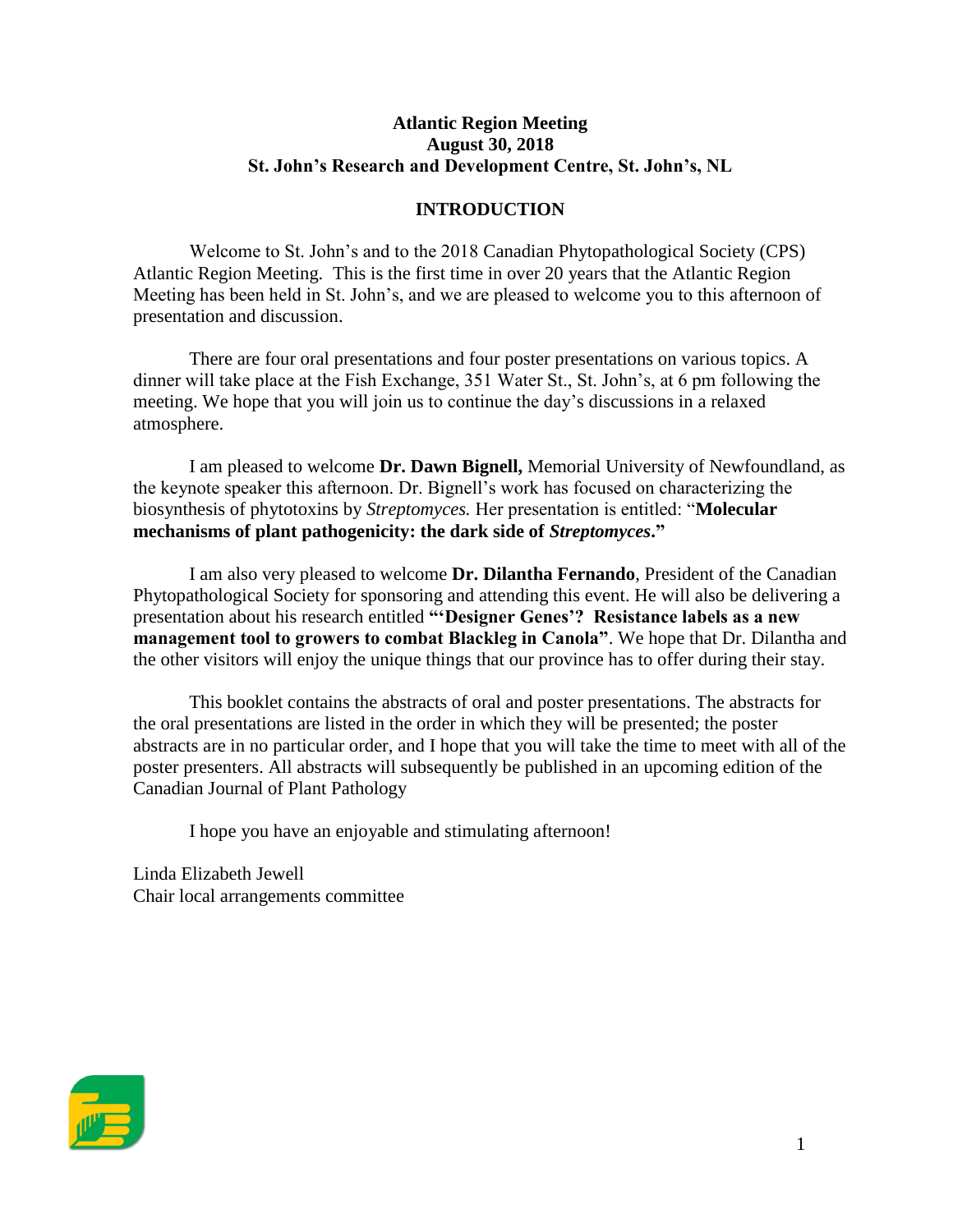## **The Canadian Phytopathological Society Atlantic Region Meeting 2018** Thursday, 30 August, 2018 Provincial Boardroom, St. John's Research and Development Centre, St. John's, NL

- 13:15-13:30 **Registration, Poster Setup**
- 13:30-13:45 **Introduction/Welcome: Dr. Rick D. Peters**, CPS representative – Atlantic region **Leanne Wilson,** Associate Director, Research, Development and Technology, St. John's Research and Development Centre, St. John's, NL
- 13:45-14:15 **Dr. Dilantha Fernando**, President, Canadian Phytopathological Society **President's Address and Presentation "Designer Genes"? Resistance labels as a new management tool to growers to combat Blackleg in Canola**
- 14:15-15:00 **Keynote Speaker: Dr. Dawn Bignell,** Memorial University of Newfoundland **Molecular mechanisms of plant pathogenicity: the dark side of Streptomyces**
- 15:00-15:30 Nutrition Break/Poster Presentations
- 15:30-15:45 **Fluctuating pathogen populations predicate the need for adjustment to potato late blight management strategies in Canada.** R.D. PETERS, K.I. AL-MUGHRABI, F. DAAYF, A. MACPHAIL AND L.M. KAWCHUK
- 15:45-16:00 **Applications of Next Generation Sequencing for large scale pathogen diagnoses in soybean.** G.A. DIAZ-CRUZ, C. M. SMITH, K.F. WIEBE, S.M. VILLANUEVA, A. KLONOWSKI, B.J. CASSONE. *DEPARTMENT OF BIOLOGY, BRANDON UNIVERSITY, BRANDON, MB R78 6A9, CANADA*
- 16:00-16:15 **Forage Diseases and Silage Spoilage on Avalon: A Poorly Characterized Problem.** K. COMPTON, W. MOLLOY, AND L. E. JEWELL
- 16:15-16:30 **Closing remarks:** Dr. Rick Peters
- 18:00-20:00 **Dinner** (Fish Exchange, 351 Water St., St. John's, NL)

**Note to presenters: please ensure that your presentation is given to the audio/visual coordinator prior to the start of the meeting.**

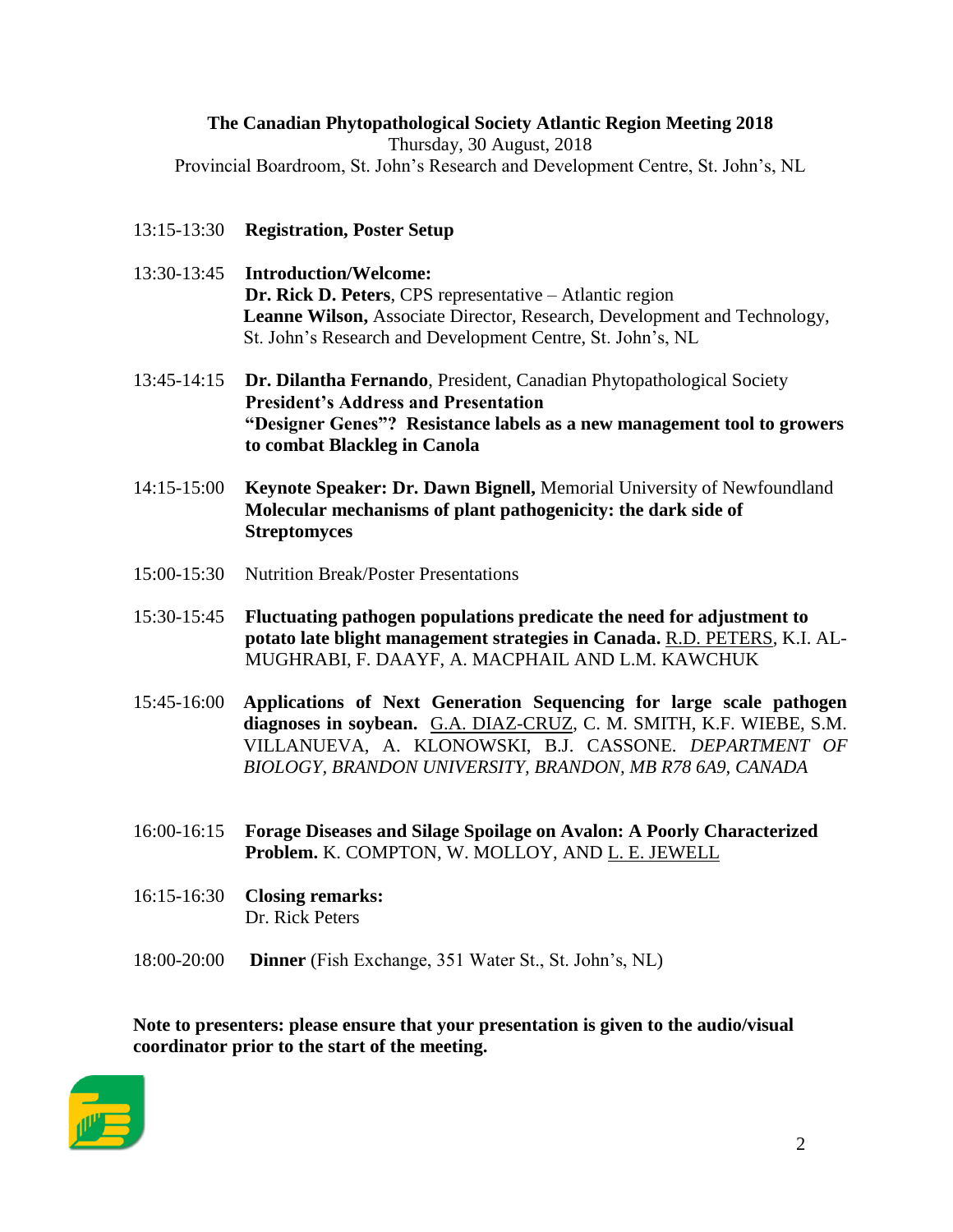#### **President's Address and Presentation**

#### **"Designer Genes"? Resistance labels as a new management tool to growers to combat Blackleg in Canola**

#### D. FERNANDO

#### *Department of Plant Science, University of Manitoba, Winnipeg, MB, Canada R3T 2N2*

*Leptosphaeria maculans* is a hemi-biotroph that causes blackleg disease and remains a significant threat to canola (*Brassica napus*) cultivation. Qualitative resistance has been utilized in many breeding programs around the world with some adult plant resistance in their background to mitigate this disease. Although Blackleg was well managed for over 3 decades with good genetics in the Canadian canola industry, there's been a steady increase of resistance being eroded due to the presence of new races of the pathogen in grower fields. Rlm3 is the predominant gene found in Canadian canola cultivars. AvrLm3 gene has been disappearing rapidly in many fields enabling the pathogen to cause moderate to severe disease in grower fields. Canada has also had a trade embargo with China due to blackleg presence in Canada. The successful implementation of research over 5 years by the government and grower groups has helped Canada to adopt new strategies in the mitigation of the blackleg disease. The understanding of the R-genes in Canadian canola germplasm and the blackleg-pathogen races across the canola growing regions has helped the industry to introduce a new R-gene rotation strategy. The development of a diagnostic tool, Kompititive Allele Specific PCR (KASP) markers has helped the producers to identify the predominant races present in their fields. This would help them to strategically select the R-genes and their combinations to be selected in the variety they select to grow in the R-gene rotations. The seed companies are starting to label their varieties with the known R-genes and their combinations so growers can make a good selection of varieties that suits their needs. The adoption of major-gene resistance groups and the *L. maculans* race diagnostics test will provide producers with new tools to help manage and mitigate blackleg on their farms. The presentation will take you through the past, present and future of canola a 26 Billion dollar crop, and the mitigation of blackleg disease in Canada.

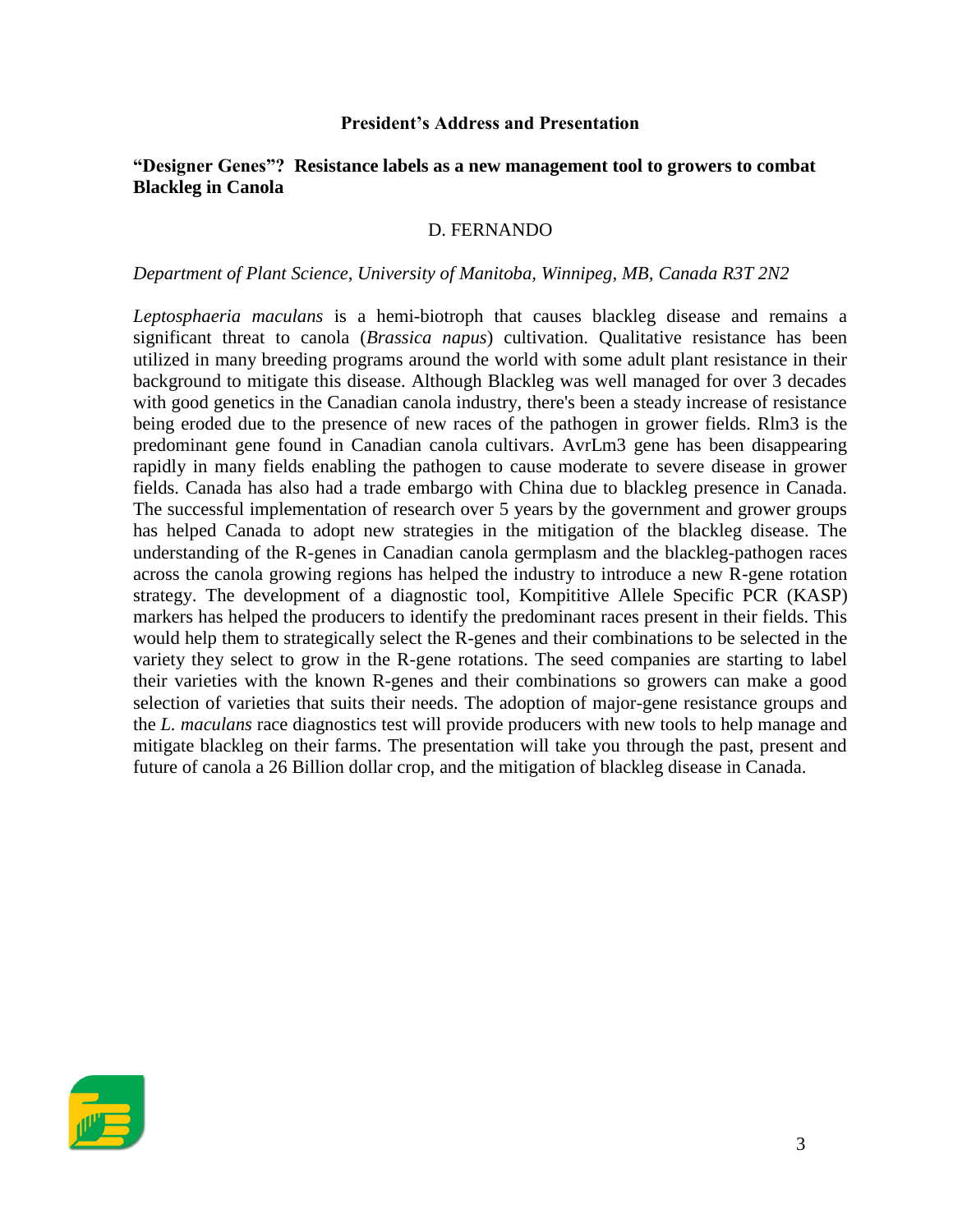#### **Keynote**

#### **Molecular mechanisms of plant pathogenicity: the dark side of Streptomyces.**

#### D. R. D. BIGNELL.

#### *Department of Biology, Memorial University of Newfoundland, 232 Elizabeth Avenue, St. John's, NL A1B 3X9, Canada*

Bacteria from the genus Streptomyces are best known for their complex developmental life cycle and for their ability to synthesize a wealth of bioactive specialized metabolites with useful applications in medicine and in agriculture. However, there is a dark side to this genus in that certain species can additionally function as aggressive plant pathogens and cause economically important crop diseases, the most notable of which is potato common scab (CS). CS affects the quality and market value of seed, processing and table stock potatoes due to the formation of superficial, erumpent or pitted lesions on the tuber surface. Current management strategies are insufficient or unreliable in controlling the disease, and there are no commercial potato cultivars that display complete disease resistance. Among the factors that have hindered the development of effective CS control strategies is a limited understanding of the mechanisms by which phytopathogenic Streptomyces spp. form parasitic interactions with plants. My lab is interested in elucidating the microbial virulence determinants that contribute to host colonization and disease development by the best characterized CS pathogen, Streptomyces scabies. In this presentation, I will provide an overview of our work on specialized metabolites that are essential for or contribute to the pathogenicity of this organism, as well as recent work on an uncharacterized (cryptic) specialized metabolite that might play a role in plant-microbe interactions. In addition, I will briefly discuss some new work on a potential virulence determinant that resembles toxins produced by human pathogenic bacteria.

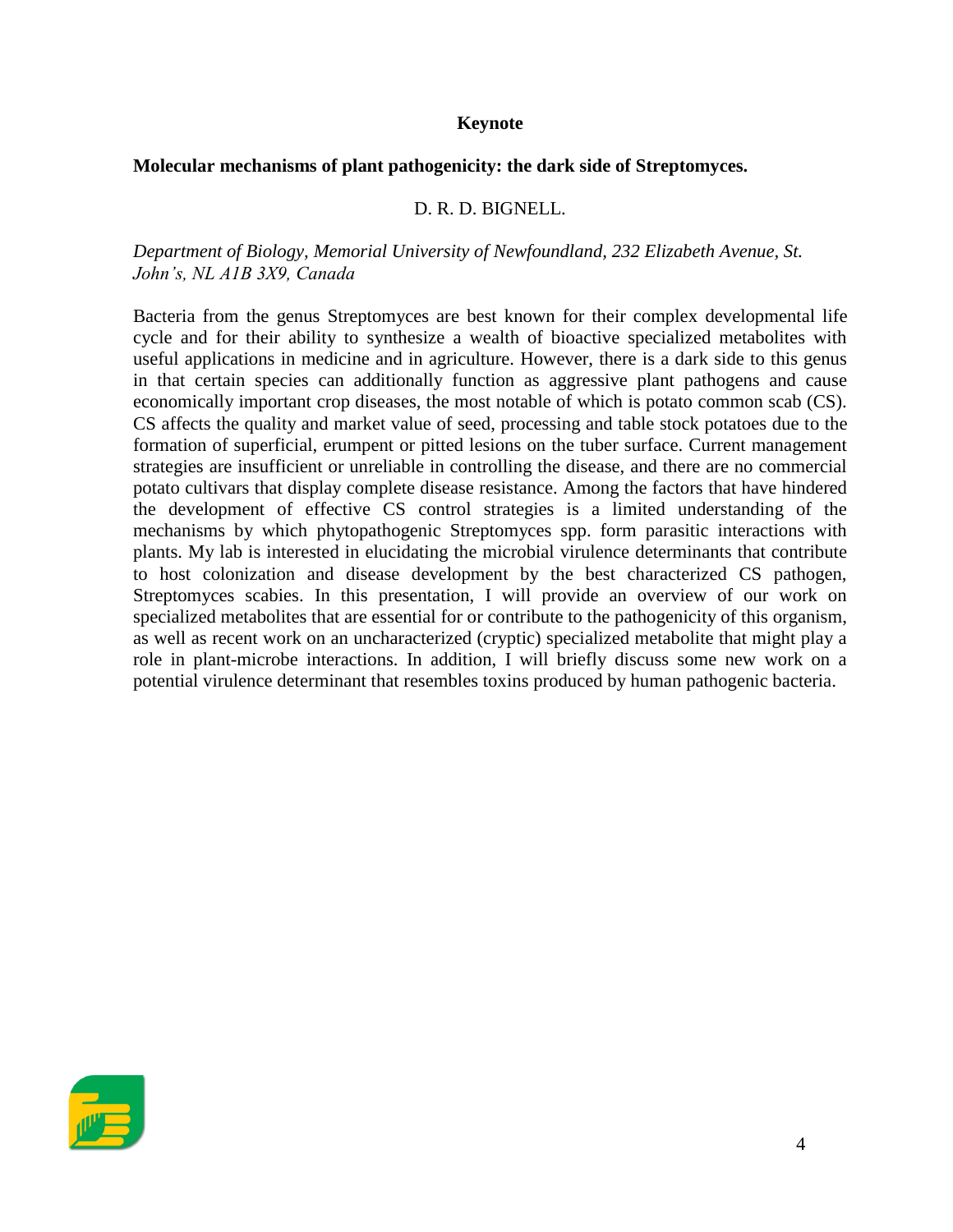### **Oral Presentations**

## **Fluctuating pathogen populations predicate the need for adjustment to potato late blight management strategies in Canada.**

# R.D. PETERS, K.I. AL-MUGHRABI, F. DAAYF, A. MACPHAIL AND L.M. KAWCHUK.

*Agriculture and Agri-Food Canada, Charlottetown, PE, Canada; (K. A-M.) Department of Agriculture, Aquaculture and Fisheries, Wicklow, NB, Canada; (F.D.) University of Manitoba, Winnipeg, MB, Canada; and (L.K.) Agriculture and Agri-Food Canada, Lethbridge, AB, Canada*

Late blight has been an annual disease issue for both potato and tomato crops in Canada in recent years. Plant tissue samples infected with the late blight pathogen collected in Canada from 2015-2017, have yielded multiple clonal genotypes of *Phytophthora infestans* that varied by production region. Pathogen isolates collected from British Columbia potatoes were either US-8 (A2; metalaxyl-insensitive) or US-11 (A1; metalaxyl-insensitive) genotypes. Samples of potato or tomato received from most other production regions, including Alberta, Saskatchewan, Manitoba, Ontario, New Brunswick and Prince Edward Island yielded isolates of the US-23 genotype, which is an A1 mating type and largely sensitive to metalaxyl. Samples of potatoes from Quebec yielded US-23 or US-24 (A1; metalaxyl-insensitive) genotypes. Although isolates of US-23 were often sensitive to metalaxyl early in the season, increased resistance to this chemical pesticide was documented as the season progressed. Greenhouse/storage trials revealed that US-23 was less aggressive on potato foliage than US-8 or US-24, but equally aggressive as the other genotypes on potato tubers. Conversely, US-8 and US-24 were less aggressive on tomato foliage than US-23. The US-23 genotype has become the predominant genotype in most growing regions across Canada in recent years. Identifying and managing disease in tomatoes (transplants and home gardens) have become critical components of successful late blight management strategies for potato crops with the spread of US-23 across Canada.

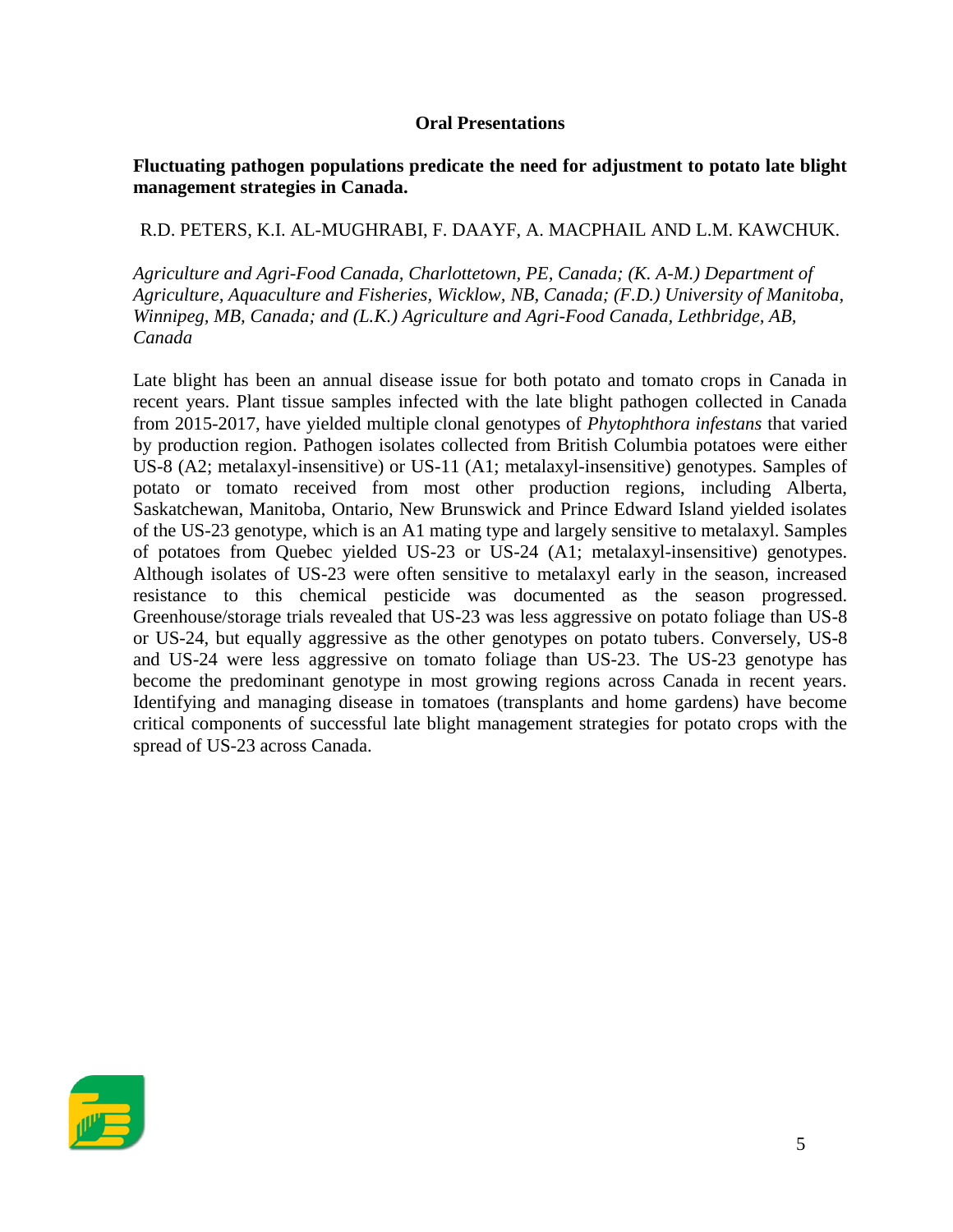## **Applications of Next Generation Sequencing for large scale pathogen diagnoses in soybean.**

## G.A. DIAZ-CRUZ, C. M. SMITH, K.F. WIEBE, S.M. VILLANUEVA, A. KLONOWSKI, B.J. CASSONE.

#### *Department of Biology, Brandon University, Brandon, MB, R7B 6A9, Canada*

Soybean (*Glycine max* (L) Merr.) has become a very important crop in Manitoba, Canada, with a sustained increase in the acreage dedicated to this crop during the last decade. Due to its novelty in the province, scarce information about foliar diseases has been recorded. To describe the foliar pathogens affecting this legume, we conducted a comprehensive survey across Manitoba during the summer of 2016, divided into two time points, June (33 fields) and August (70 fields). At least 3 symptomatic leaves per field were collected, and total RNA was extracted from each sample. Field and regional pools were produced. Regional pools were analyzed using RNA-sequencing, and the sequences that mapped against the soybean genome were discarded. Un-mapped reads were then compared against the non-redundant database in NCBI. We successfully detected the presence of several previously-reported and new soybean pathogens for the region. Additionally, a large number of residual pathogens, pathogens of crops other than soybean, were detected in our surveys, as well as multiple types of Arthropods. Our study shows the great potential of Next Generation Sequencing (NGS) for detection of foliar pathogens at large scale, as a mean of characterizing the pathogenic foliar microbiome of soybean. Also, it provided the opportunity to obtain enough information to assemble small viral genomes obtained from infected samples. However, there are also some limitations regarding the availability of genomic resources to accurately detect microorganisms, as well as the complexity given by microorganisms closely related, and the costs of the technique, which challenge the implementation of NGS for routine diagnosis.

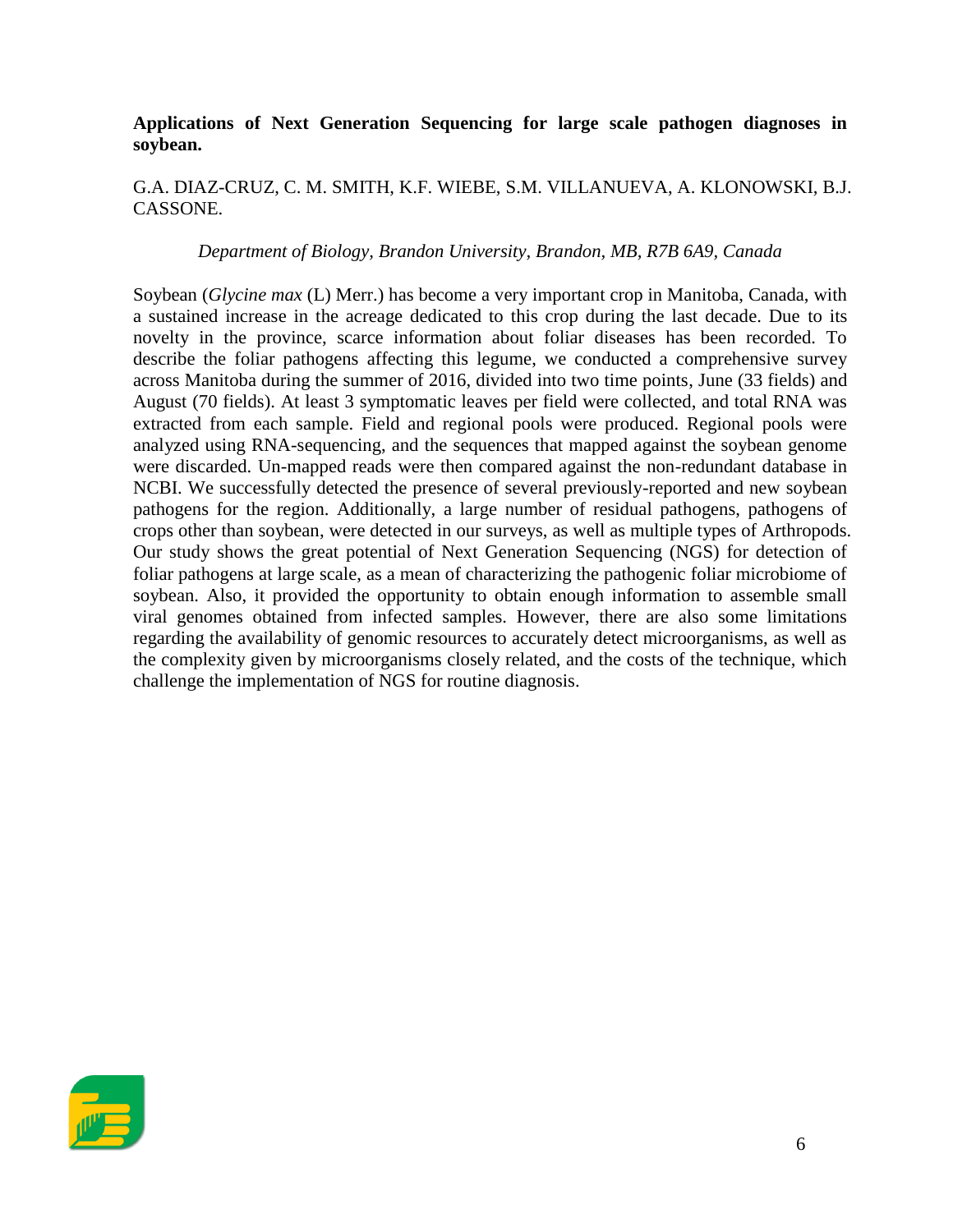#### **Forage Diseases and Silage Spoilage on Avalon: A Poorly Characterized Problem.**

## K. COMPTON, W. MOLLOY, AND L. E. JEWELL.

*St. John's Research and Development Centre, Agriculture and Agri-Food Canada* (*AAFC*)*, 308 Brookfield Rd., St. John's, Newfoundland and Labrador, Canada*

Economical dairy and beef farming is dependent upon the availability of locally-produced forages, which are fed to animals fresh or after they have been converted to silage through a fermentation process. When insufficient forage or silage is available, farmers must import feed which, in the province of Newfoundland and Labrador (NL), is particularly undesirable due to high transportation costs. An exploration of the forage diseases present on the island of NL was undertaken during the growing seasons of 2016, 2017, and 2018, and a study of silage quality was undertaken during the early winter months of 2016. The most frequently observed diseases included purple eyespot (*Cladosporium phlei*) of timothy (*Phleum pretense*); snow molds (*Microdochium nivale, Typhula* sp.) on both grasses and legumes; and legume leaf spots (including *Pseudopeziza trifolii*, *Phoma medicaginis*, and *Cercospora medicaginis*). Corn was affected by eyespot (*Kabatiella zeae*) and northern corn leaf blight (*Exserohilum turcicum*). A variety of abiotic stresses caused by inappropriate nutrient application or climatic factors were also observed. Furthermore, forages stored as silage were found to be contaminated by yeasts on 6/9 farms tested, and by filamentous fungi on 4/9 farms tested, suggesting that post-ensiling spoilage is occurring, even on materials that are free from obvious signs of spoilage or damage. This preliminary study provides the first baseline information about forage and silage microbial contamination in the province of NL.

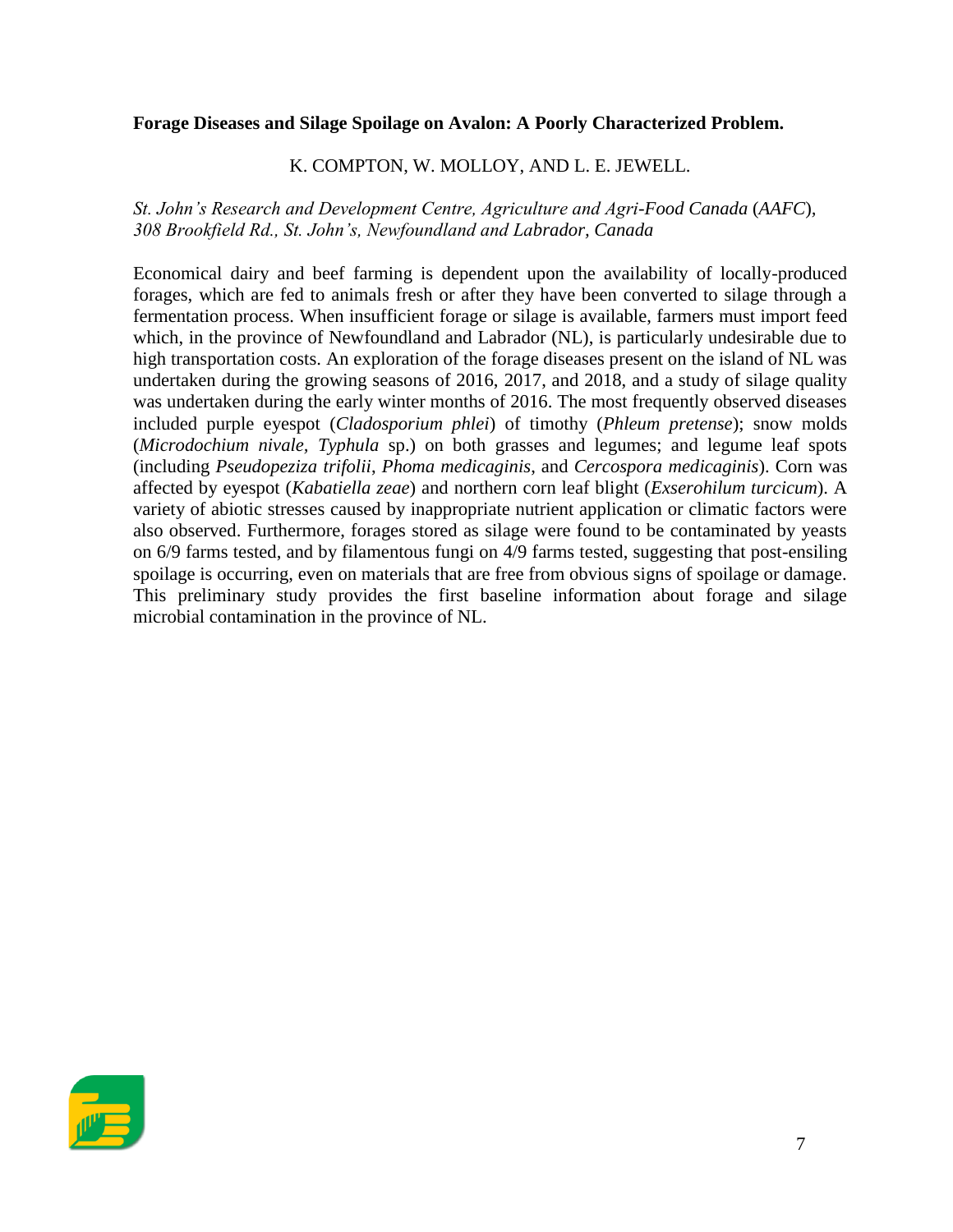#### **POSTER PRESENTATIONS**

## *In vivo* **characterization of scabin, a novel mART toxin family member from the common scab pathogen** *Streptomyces scabies***.**

## H. C. PERRY AND D. R. D. BIGNELL.

## *Department of Biology, Memorial University of Newfoundland, 232 Elizabeth Avenue, St. John's, NL A1B 3X9, Canada.*

Common scab disease (CSD) is an extremely taxing problem in todays agricultural world. The disease caused by phytopathogenic *Streptomyces* species negatively impacts the marketability of many tuberous crops, most notably potatoes. Several virulence factors have been isolated and characterized from the best studied pathogen, *Streptomyces scabies*, including thaxtomin A and Nec1. Unfortunately, no potato cultivar that is fully resistant to CSD exists to date, and traditional treatments and strategies for disease control prove to be largely ineffective. Recently, a gene encoding a promising putative virulence factor has been identified in the *S. scabies*  genome. The gene, *SCAB27771,* encodes a mono-ADP ribosyltransferase (mART) toxin named scabin. Many mART toxins serve as virulence factors for human bacterial pathogens such as *Bordetella pertussis,* which causes pertussis (whooping cough), and *Vibrio cholerae,*  which causes cholera. Scabin shares homology with the Pierisin family of mART toxins that utilize DNA as their target molecule and cause apoptosis in mammal cells. The purpose of this study is to assess the contribution of scabin to CSD symptom severity and the overall pathogenicity of *S. scabies.* To test this, an overexpression strain of *S. scabies* 87-22 was created by cloning *SCAB27771* into the pIJ8641 plasmid, which contains the strong constitutive promotor *ermE*p\*. The plasmid was then introduced into *S. scabies* 87-22 where it integrated into the chromosome. This overexpression strain will be used in future potato tuber tissue and radish seedling bioassays to look for an increase in tissue damage compared to the wild-type and empty vector strains.

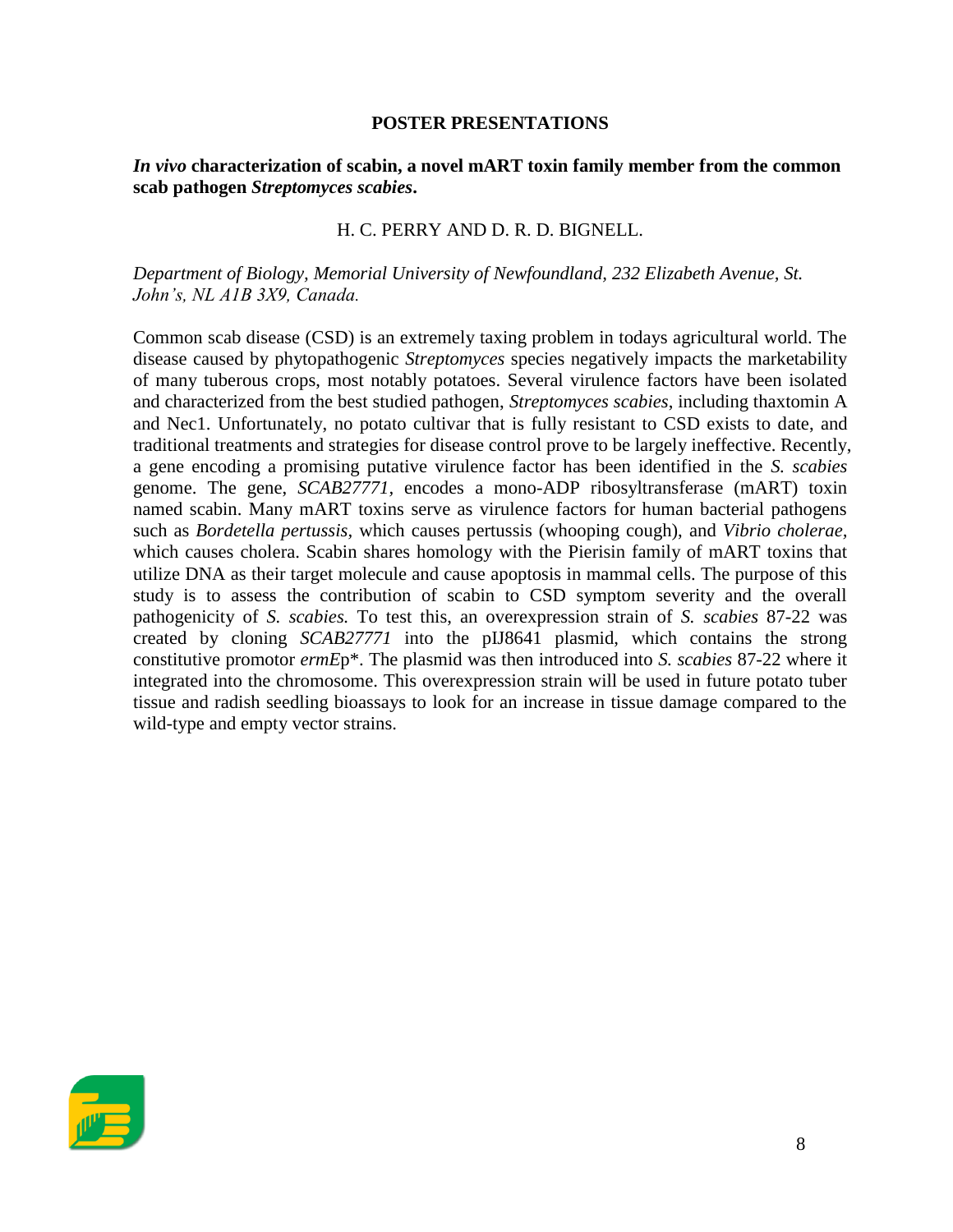#### **Characterization of a cryptic secondary metabolite in the potato common scab pathogen**  *Streptomyces scabies.*

## J. LIU AND D. R. D. BIGNELL.

## *Department of Biology, Memorial University of Newfoundland, 232 Elizabeth Avenue, St. John's, NL A1B3X9 Canada*

*Streptomyces scabies* is one of the main the causative agents of potato common scab (CS) disease, which is characterized by the formation of superficial, raised or pitted lesions on the tuber surface. CS affects fresh market, processing and seed potatoes, and it reduces the quality and market value of potato crops worldwide. The disease is difficult to manage, and there are currently no control strategies that work consistently and reliably. The ability of *S. scabies* to cause CS is primarily based on the production of a phytotoxic secondary metabolite (SM) called thaxtomin A, which is an essential pathogenicity factor for the organism. In addition, *S. scabies* has the genetic potential to produce other SMs that might contribute to CS disease development; however, most of the genes predicted to be involved in production of these SMs are silent under laboratory conditions, and thus there is little known regarding the nature of these metabolites and their role in CS disease. The aim of this research is to characterize one cryptic (unknown) SM that is conserved in other pathogenic *Streptomyces* spp. The putative biosynthetic genes that produce this cryptic metabolite are expressed at low level or not at all under laboratory conditions, and therefore different strategies are being employed in order to activate or enhance expression of these genes in *S. scabies*. This presentation will discuss the strategies being used as well as our preliminary results of the bioassays being utilized to detect various bioactivities that might be associated with the cryptic metabolite.

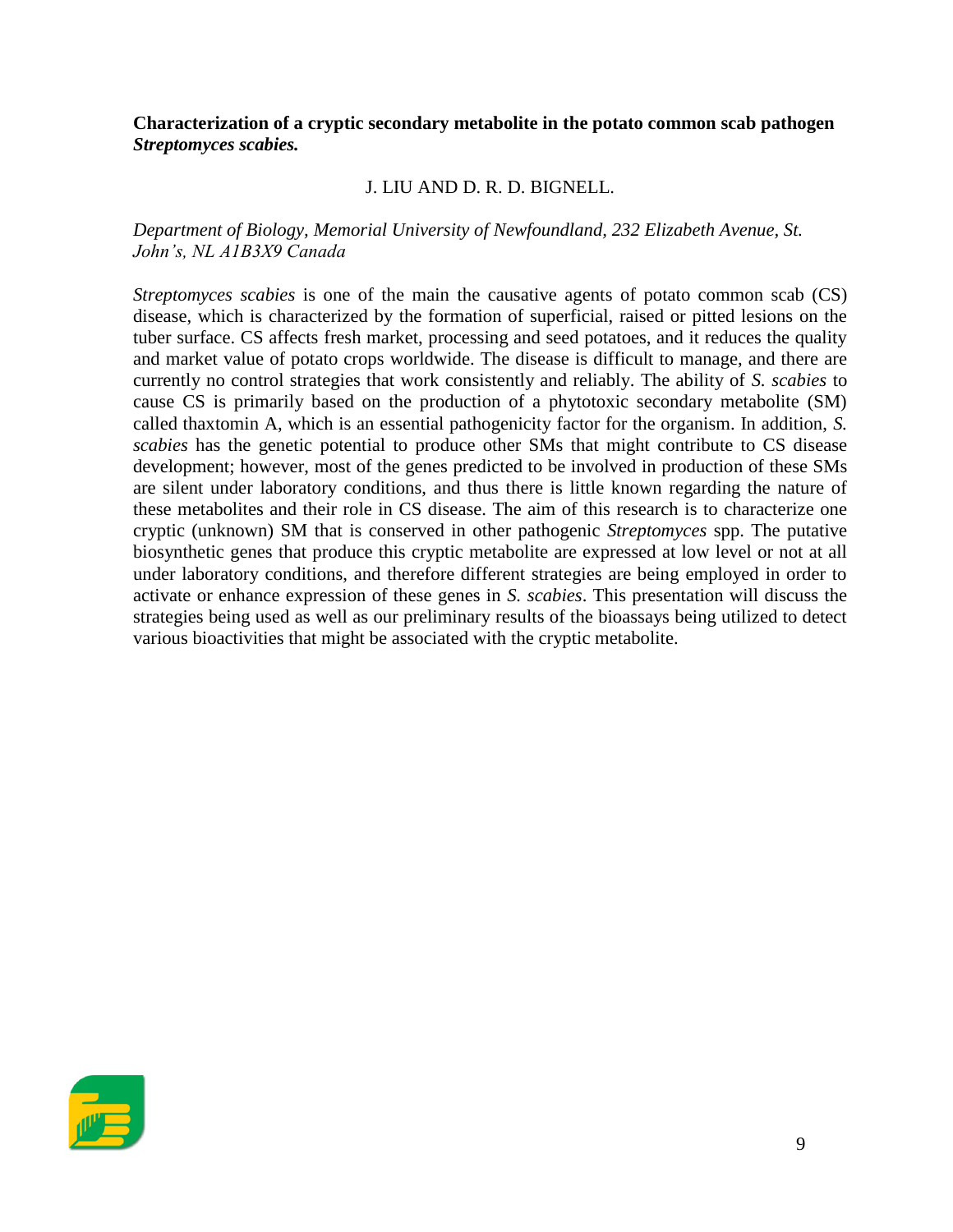**TxtH is an important component of the thaxtomin biosynthetic machinery in the potato common scab pathogen** *Streptomyces scabies.* 

## Y. LI, J. LIU, K. TAHLAN AND D. R. D. BIGNELL.

## *Department of Biology, Memorial University of Newfoundland, 232 Elizabeth Ave, St. John's, NL A1B 3X9, Canada*

*Streptomyces scabies* causes potato common scab (CS) disease, which reduces the quality and market value of affected potato tubers. The principle pathogenicity factor produced by *S. scabies* is the thaxtomin A phytotoxin, which is essential for CS disease development. Thaxtomin A production requires the nonribosomal peptide synthetases (NRPS) TxtA and TxtB, which synthesize the thaxtomin backbone using the amino acids L-phenylalanine and 4 nitro-L-tryptophan as substrates, respectively. TxtA and TxtB both contain an adenylation domain (A-domain) that is responsible for selecting and activating the corresponding amino acid substrate. In addition, a small protein called TxtH is a member of the MbtH-like protein (MLP) family, which are typically required for the proper folding of NRPS A-domains, and/or they stimulate amino acid activation by the A-domains. The objective of this study was to investigate the importance of TxtH in thaxtomin A biosynthesis in *S. scabies*. Biochemical studies of TxtH showed that it is required for promoting the solubility of both the TxtA and TxtB A-domains *in vitro*, and amino acid residues were identified within TxtH that are essential for this activity. Deletion of *txtH* in *S. scabies* caused a significant reduction in thaxtomin A production, and deletion of two additional MLP homologs present in the *S. scabies* genome abolished phytotoxin production completely. Overexpression of the *txtH* gene in wild-type *S. scabies* did not cause any significant differences in thaxtomin A production levels. The results confirm that TxtH plays a key role in the biosynthesis of the thaxtomin A phytotoxin in *S. scabies.*